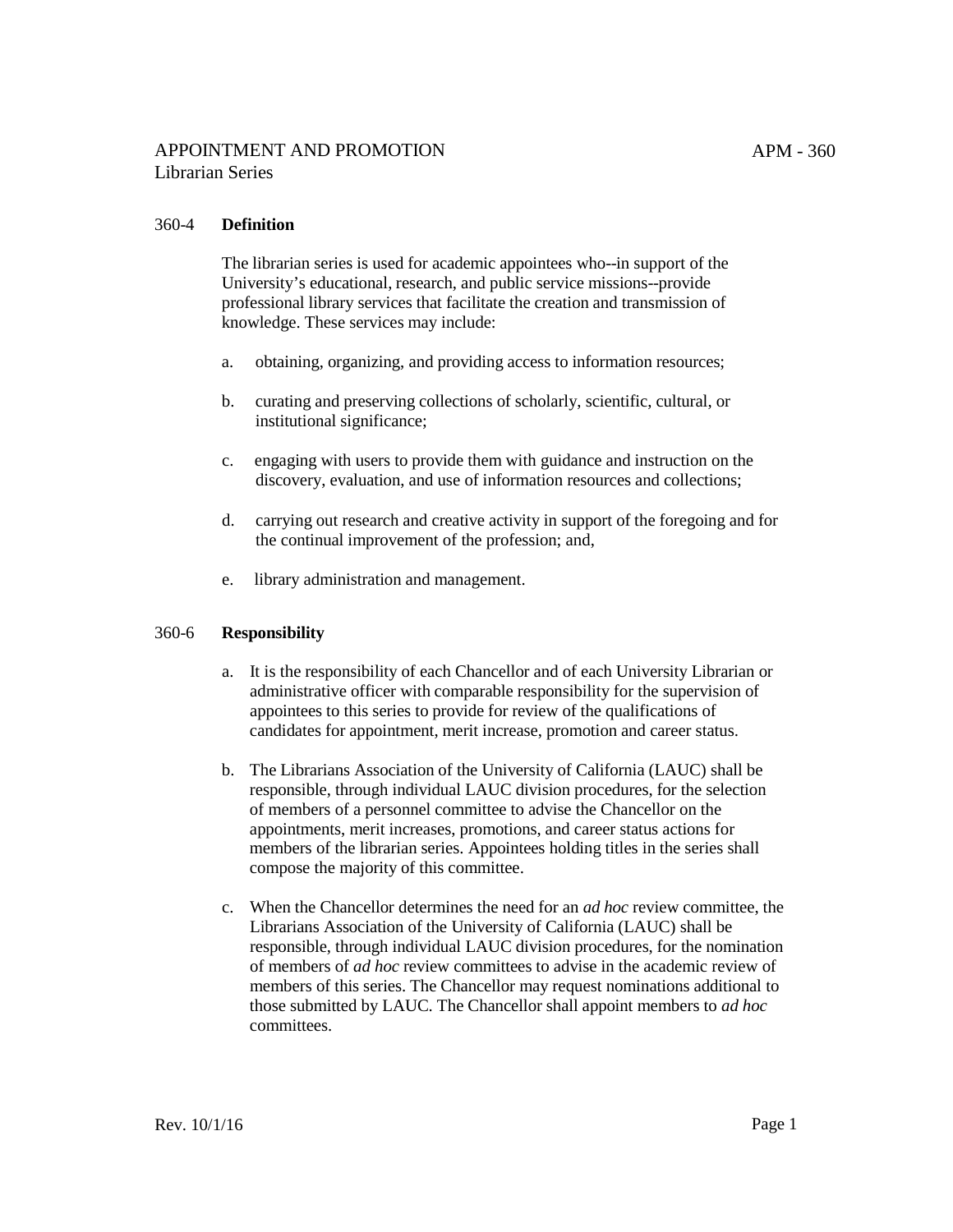### 360-8 **Types**

- a. There are three ranks in the librarian series with titles as follows:
	- (1) Assistant Librarian
	- (2) Associate Librarian
	- (3) Librarian
- b. An *appointment* occurs when an individual is employed in one of the three ranks above and when the individual's immediately previous status was:
	- (1) not in the employ of the University; or
	- (2) in the employ of the University, but not with a title in this series.
- c. A *promotion* is advancement to the next higher rank within this series, i.e., Assistant Librarian to Associate Librarian and Associate Librarian to Librarian. A change from a title in another series to a title in this series (possibly involving an increase in salary) is not defined as a promotion or merit increase, but as an appointment as described above.
- d. A *merit increase* is advancement in salary point without a change in rank following a positive review.
- e. *"No action"* is:
	- (1) A neutral, non-prejudicial action for those at the top salary point of the Associate Librarian or Librarian ranks; or,
	- (2) An action intended to address performance issues and actions required for improvement for those at any salary point.
- f. Career status istypically achieved upon successful completion of a suitable trial period in potential career status (see APM - 360-17-a-b).
- g. An *intercampus transfer* is treated as an appointment by the new campus, although it may involve a merit increase or a promotion. A librarian making an intercampus transfer retains career status, seniority for purposes of merits, promotions and layoff, accrued sick leave, vacation, and retirement credits.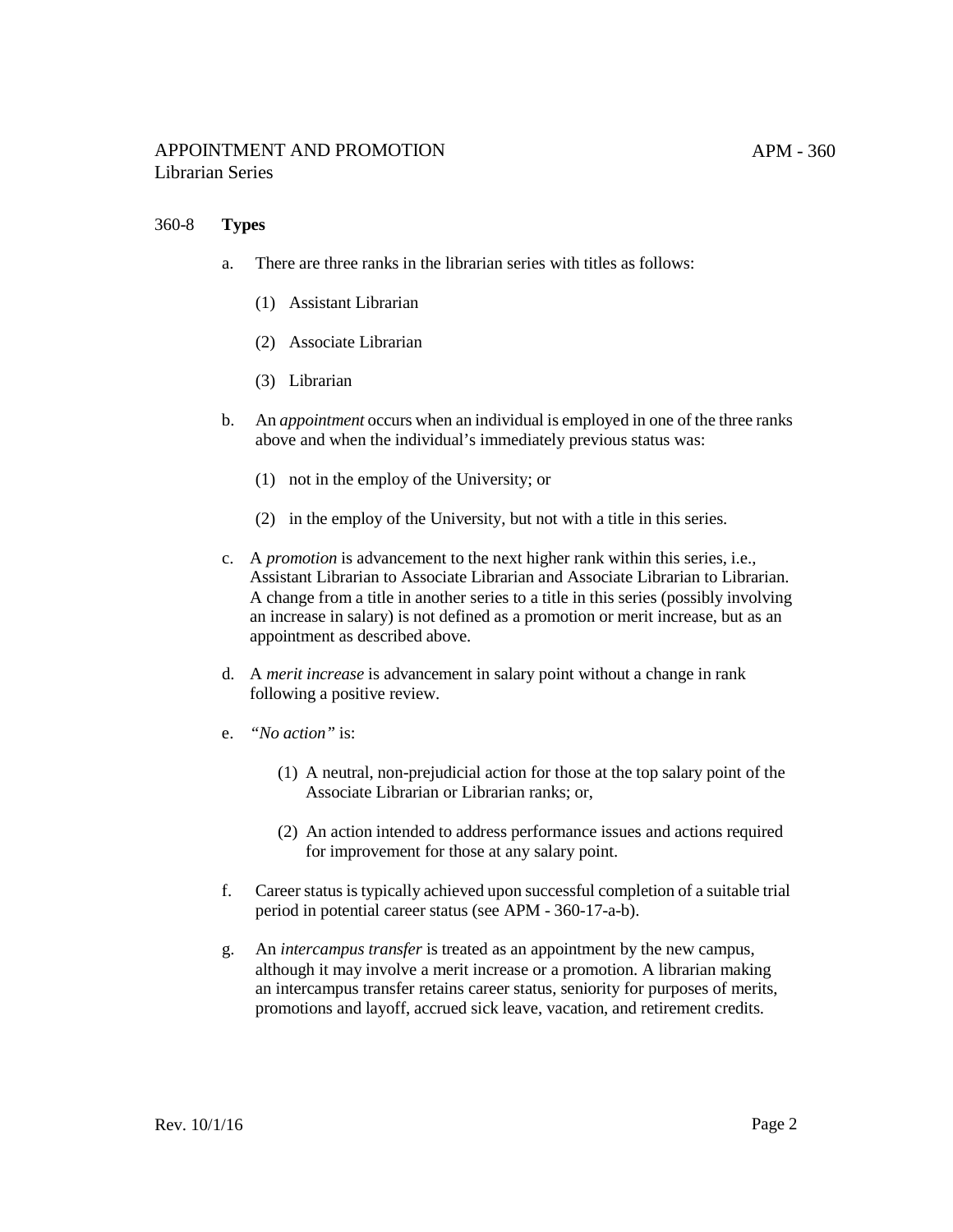## 360-9 **Recruitment**

- a. It is the policy of the University to recruit and appoint the most qualified individuals to fill librarian series positions.
- b. Recruitment shall proceed in accordance with campus procedures developed in consultation with the Librarians Association of the University of California (LAUC).
- c. All positions shall be open for outside recruitment unless the University determines that recruitment shall be limited to University employees at a campus. Members of the librarian series currently employed by the University who apply for positions shall be considered with all other applicants in accordance with campus recruitment procedures.

### 360-10 **Criteria**

- a. A candidate for appointment shall have a professional background of competence, knowledge, and experience to assure suitability for appointment to this series. Such background will typically include a professional degree from a library school with a program accredited by the American Library Association. However, a person with other appropriate degree(s) or equivalent experience in one or more fields relevant to library services may also be appointed to this series.
- b. A candidate for merit increase or promotion in this series shall be evaluated on the basis of the first of the following criteria, and, to the extent they are relevant to the candidate's career path, on one or more of the last three:
	- (1) professional competence and quality of service within the library;
	- (2) professional activity outside the library;
	- (3) University and public service; and
	- (4) research and other creative activity.

In the consideration of individual candidates, reasonable flexibility shall be exercised in weighing the comparative relevance of these criteria.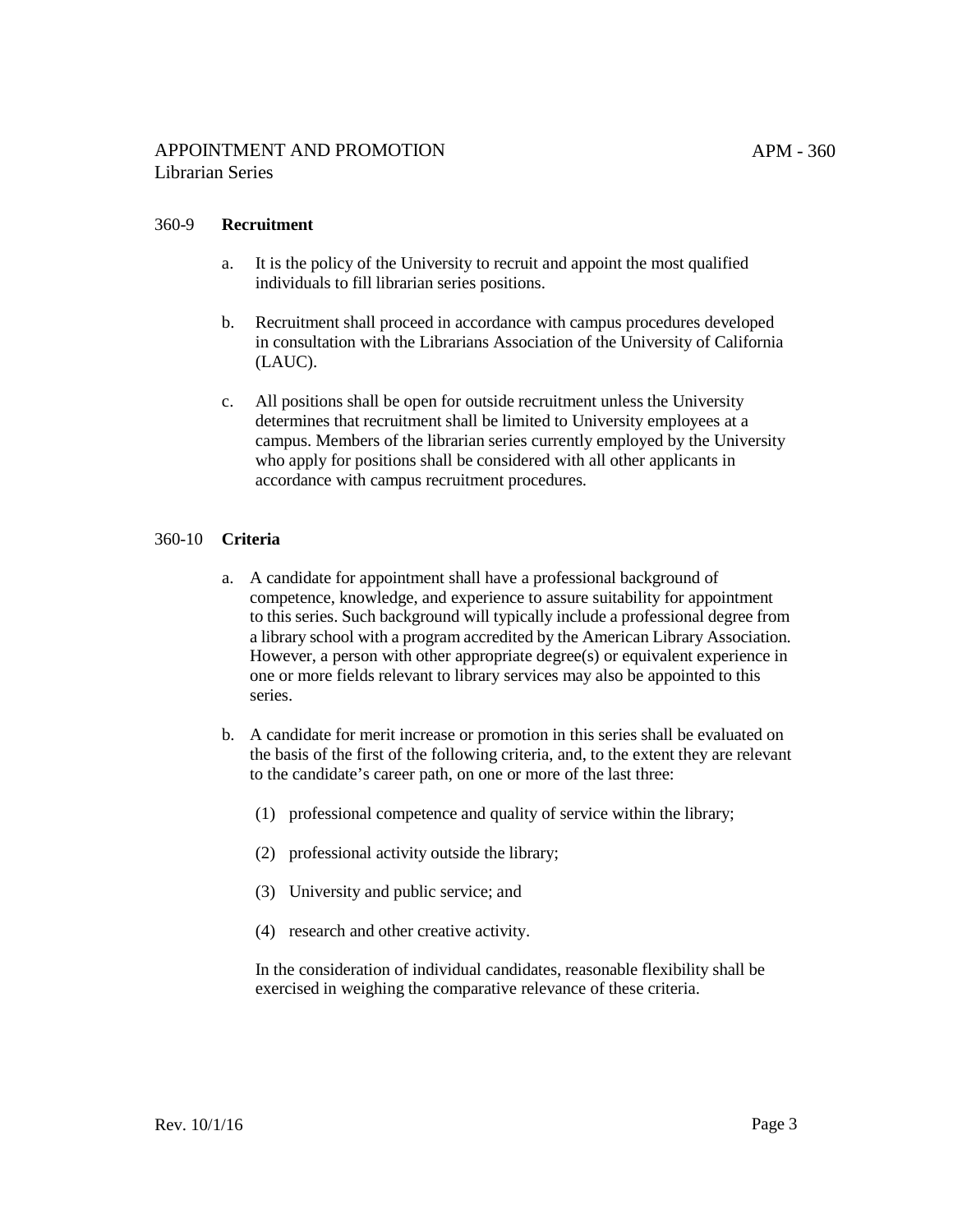- c. Promotion shall be justified by demonstrated superior professional skills and achievement and, in addition, growing competence and contribution to the candidate's position, and/or the assumption of increased responsibility. This is assessed through objective and thorough review. If, on the basis of a review, the individual does not meet the criteria for advancement, there is no obligation on the part of the University to continue or to advance the candidate. The assumption of administrative responsibility is not a necessary condition for promotion.
- d. The criteria are set forth in APM 210-4, Review and Appraisal [Committees,](http://www.ucop.edu/academic-personnel-programs/_files/apm/apm-210.pdf) Instructions to Review Committees Which Advise on the Appointment, Merit Increase, Promotion, Career Status Actions for Members of the Librarian Series.

### 360-16 **Restrictions**

- a. Appointments to and retention in positions in this series which are supported by State or other permanent funds administered by The Regents are subject to budgetary limitations established on the respective campuses, both as to funds and numbers of positions.
- b. Promotions and merit increases may be approved only within the limits of available funds.

## 360-17 **Terms of Service**

a. An appointment in this series may be an explicitly temporary appointment, a potential career appointment, or a career appointment, depending on the circumstances as described below. Typically, an initial appointment to a title at any rank in this series is a temporary appointment or a potential career appointment. However, the Chancellor may grant career status upon hire in exceptional circumstances, for example, when appointing individuals who have already achieved career status or the equivalent.

A potential career appointment is distinguished from an explicitly temporary appointment by the fact that no definite date of termination of the appointment is specified and by the fact that the appointee is regarded as one who may qualify, after a suitable trial period and careful review, for a continuing career appointment. Potential career appointees in the librarian series are eligible for career status, merit increases, and promotion through the ranks from Assistant Librarian to Librarian.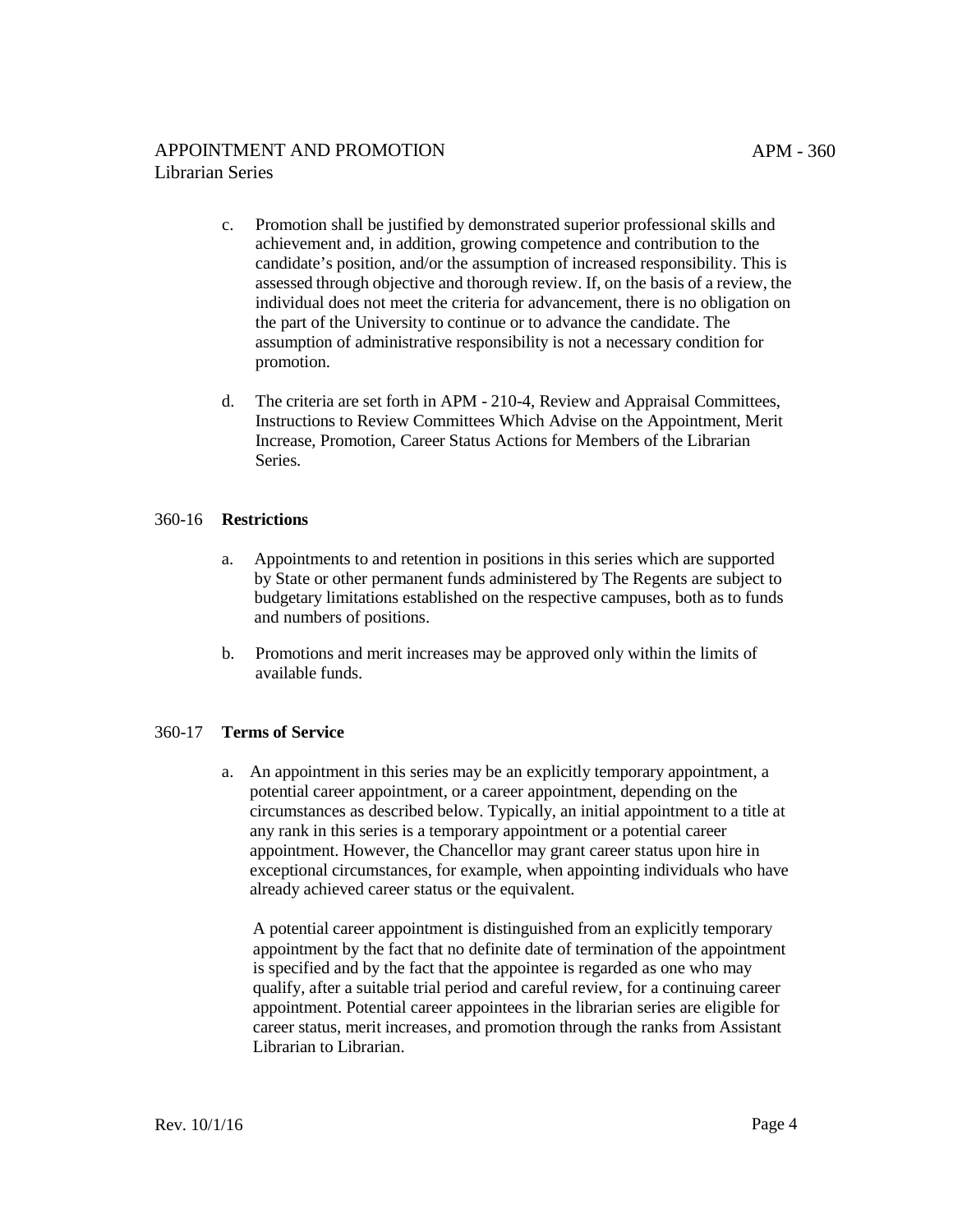Temporary appointees are eligible for merit increases on the same basis as potential career and career status appointees and evaluated on the major areas of librarianship as outlined in APM 360-10. Temporary appointees whose next successful review would move them to another rank must provide a review file prepared in accordance with library and campus guidelines and procedures. Temporary appointees are not eligible for career status.

The status of career appointment is typically achieved after a trial period in potential career status. The process by which one achieves career status is described in APM - 360-17-b(1), (2), (3), (4).

- (1) A temporary appointment:
	- (a) shall have a specified date of termination;
	- (b) shall be for a period of two years or fewer, unless the appointment is supported by external funds, e.g., from a University funding source but not from the Library's general funds. Externally funded positions may be continued for one additional year. Positions funded by extramural funds, e.g., grants and certain restricted gifts, may be continued for the duration of the fund.
	- (c) shall be reviewed following the same procedures and review cycles set forth for review of potential career or career appointees, when the length of the appointment permits;
	- (d) is automatically self-terminating, and notice of intention not to reappoint is not required; and
	- (e) is subject to the conditions relating to notice of termination in APM - 360-20-c and -d.
- (2) A potential career appointment or career appointment:
	- (a) shall have no specified date of termination; and
	- (b) is subject to the conditions set forth in APM 360-17-b and to the conditions relating to notice of termination in APM - 360-20-b, -c, and -d.
- b. The following principles and procedures shall be applied to appointments, promotions, and terminations of potential career or career appointees: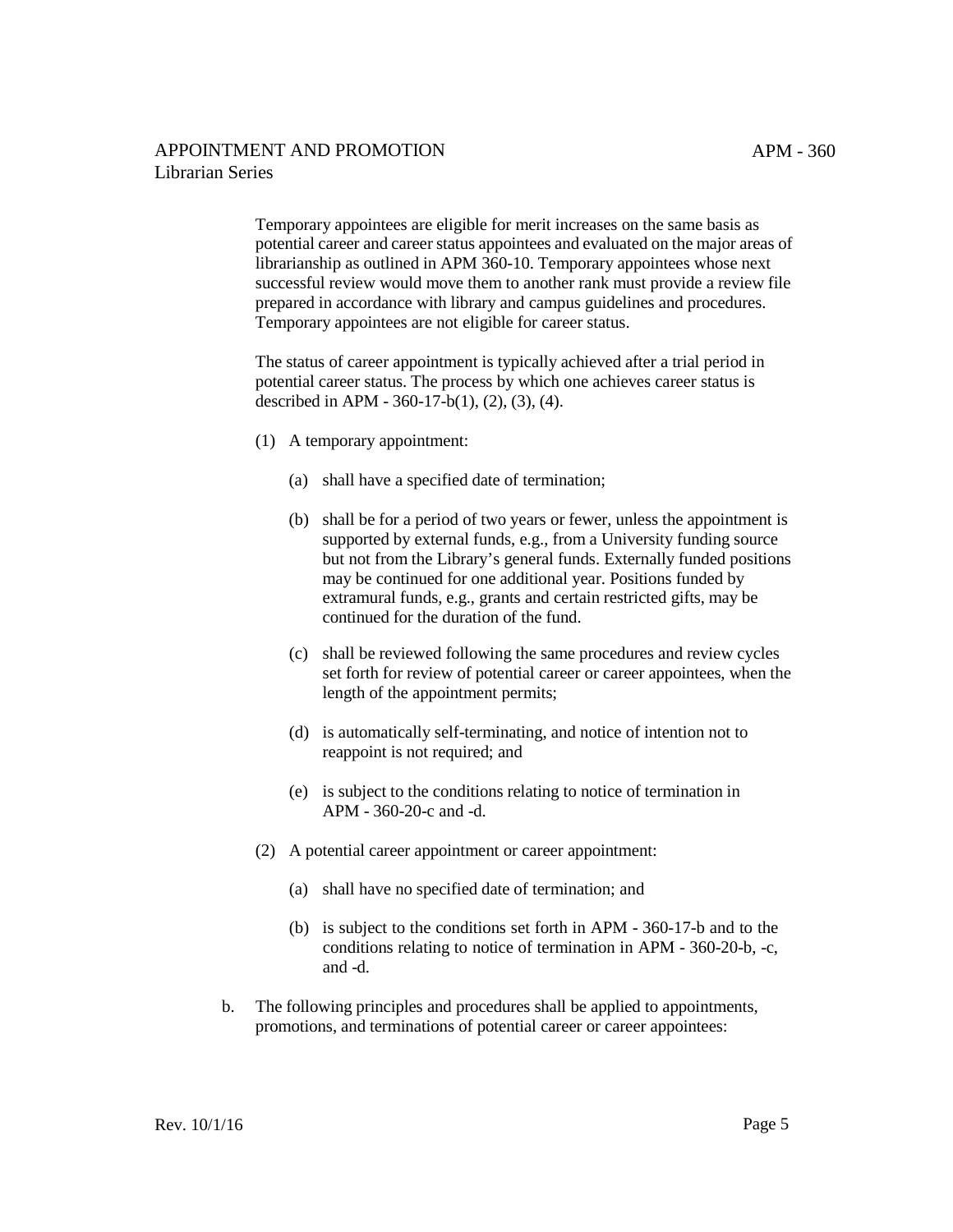- (1) An individual holding the rank of Assistant Librarian and whose appointment is not explicitly temporary is considered to be in potential career status for the period of the appointment in this rank. During potential career status, the individual shall be subject to periodic reviews of performance, professional competence, achievement, and potential for further professional growth. Individuals with six years of service at the Assistant Librarian rank are eligible for a promotional review even if they have not achieved a salary that overlaps with the Associate Librarian rank. If, after such reviews, the appointee is promoted from the rank of Assistant Librarian to a higher rank in this series, the individual is thereby moved to career status. On the other hand, an Assistant Librarian is subject to termination after due notice if, after thorough review and a reasonable trial period (not more than six years), he or she is not deemed worthy of further advancement.
- (2) An individual whose initial appointment in this series is to the rank of Associate Librarian and whose appointment is not explicitly temporary is considered to be in potential career status for a trial period of not more than four years and not less than two years in the rank, unless promoted sooner to the rank of Librarian. During potential career status, the individual shall be subject to periodic review of performance, professional competence, achievement, and potential for further professional growth.

The trial period will be brought to a close with one of three decisions made after appropriate review asspecified in APM - [210-4:](http://www.ucop.edu/academic-personnel-programs/_files/apm/apm-210.pdf) 1) place the appointee in career status with the rank of Associate Librarian, 2) promote to the rank of Librarian with career status, or 3) terminate the appointment after due notice.

- (3) An individual who is promoted from career status as an Associate Librarian to the rank of Librarian is thereby continued in career status. However, there is no obligation on the part of the University to promote an Associate Librarian to the rank of Librarian solely on the basis of years of service.
- (4) An individual whose initial appointment in this series is to the rank of Librarian and whose appointment is not explicitly temporary is considered to be a potential career appointee for a trial period of not more than three years and not less than two years in rank. During potential career status, the individual shall be subject to periodic reviews of performance, professional competence, achievement, and potential for further professional growth. The trial period will be brought to a close with one of two decisions made after appropriate review as specified in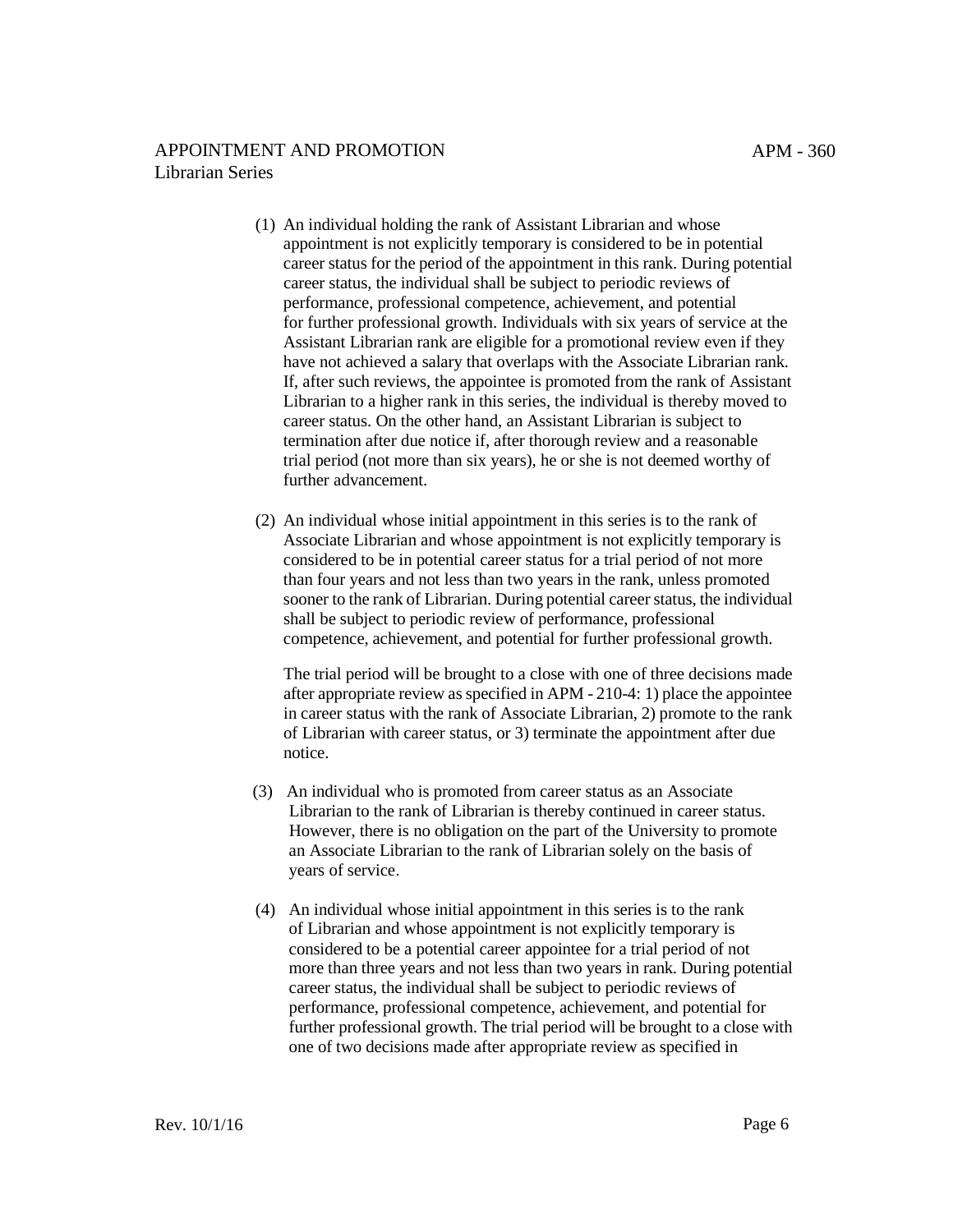APM - 360-80 and APM - [210-4:](http://www.ucop.edu/academic-personnel-programs/_files/apm/apm-210.pdf) 1) place the appointee in career status with the rank of Librarian, or 2) terminate the appointment after due notice.

- (5) An appointee in career status either as an Associate Librarian or as a Librarian, having successfully passed the trial period of service in either one of the ranks or having been promoted to one of these ranks from a lower rank, is expected to continue to perform the duties of the position at a satisfactorily high standard.
- (6) In the event of an intercampus transfer, the following provisions shall apply to the status of potential career and career appointees: the normal period of potential career status shall not be lengthened as a result of an intercampus transfer; career status acquired on one campus shall be continued upon transfer to another campus; and promotion in rank at the time of an intercampus transfer shall confer career status.
- (7) Reviews of career status appointees will be conducted at regular intervals to determine if a merit increase or promotion is indicated. If, in connection with that review, there is reason to doubt that the career appointee is performing satisfactorily, the appointee will be provided with a written remediation plan to address the perceived deficiency. After a reasonable remediation period, a review of the appointee to coincide with a regularly scheduled review will be conducted. If a review results in an unfavorable evaluation, the appointee may be subject to termination after due notice. Otherwise the appointment will be continued. If such a review does not coincide with a regularly scheduled review, an off-cycle review will be conducted in accordance with established campus review procedures (see APM - 360- 80-a(1)). The appeals procedures in [APM](http://www.ucop.edu/academic-personnel-programs/_files/apm/apm-140.pdf) -140, Non-Senate Academic Appointees/Grievances provides non-Senate academic appointees the opportunity to grieve any action that the appointee deems to be arbitrary or capricious or a violation of University policy, rules, or regulations that adversely affected the appointee's then-existing terms or conditions of appointment.
- c. Rules concerning effective dates of appointments shall be as stipulated in APM - [200-17,](http://www.ucop.edu/academic-personnel-programs/_files/apm/apm-200.pdf) Appointment and Promotion, General. The effective date of merit increases and promotions as a result of the review process will typically be July 1, although exceptions may be approved as provided in APM - 360-24-b.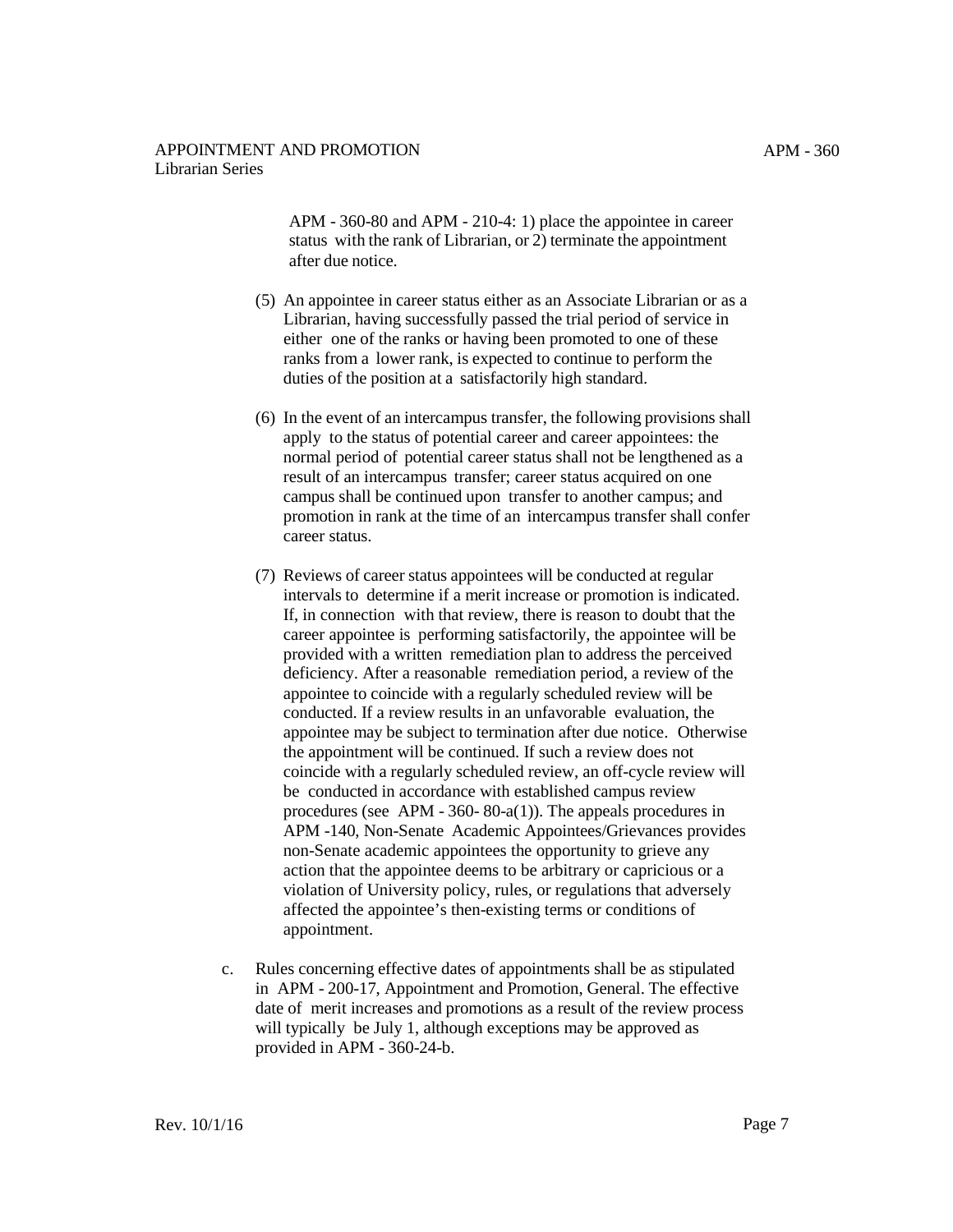- d. The following rules of computation will be observed for determining periods of service at ranks and salary points in this series. These rules of computation do not apply to the University of California Retirement Plan benefit calculation.
	- (1) A period of service is calculated from the beginning of the first complete calendar month of service.
	- (2) A fiscal-year appointee with an effective date of appointment in the period of July 1 through January 1 will be credited with one year of service for that year at rank and or salary point toward their next advancement as provided in APM - [200-19-c.](http://www.ucop.edu/academic-personnel-programs/_files/apm/apm-200.pdf)
	- (3) A fiscal-year appointee with an effective date of appointment in the period January 2 through June 30 will not be credited with service for that year toward their next advancement.
	- (4) Completed years of service will be counted regardless of the percentage of time of appointment.
	- (5) Service on any campus of the University of California within this title series is included, although for statistical purposes an intercampus transfer is considered an appointment at the new campus (see APM - 360-8-f).
	- (6) Any approved leave without salary or any break in service because of layoff or resignation does not invalidate service prior to the interruption.
	- (7) Any leave with salary is included as service, but leave without salary is not included for purposes of determining completed years of service.
	- (8) For purposes of review, an appointee must have worked at least six (6) months of the period under review. A period under review may be a calendar year or other 12-month period or multiple thereof, in accordance with the review cycles defined in APM - 360-80-a(1). For example, an appointee with an effective date of appointment in the period January 2 to June 30 and a period of review based on the calendar year could be reviewed at the next review period, depending on the rank and salary point of appointment.
	- (9) A temporary appointee whose appointment continues into a new fiscal year will be reviewed according to the review cycles defined in APM - 360-80-a and the guidelines established in APM - 360-17-d(8).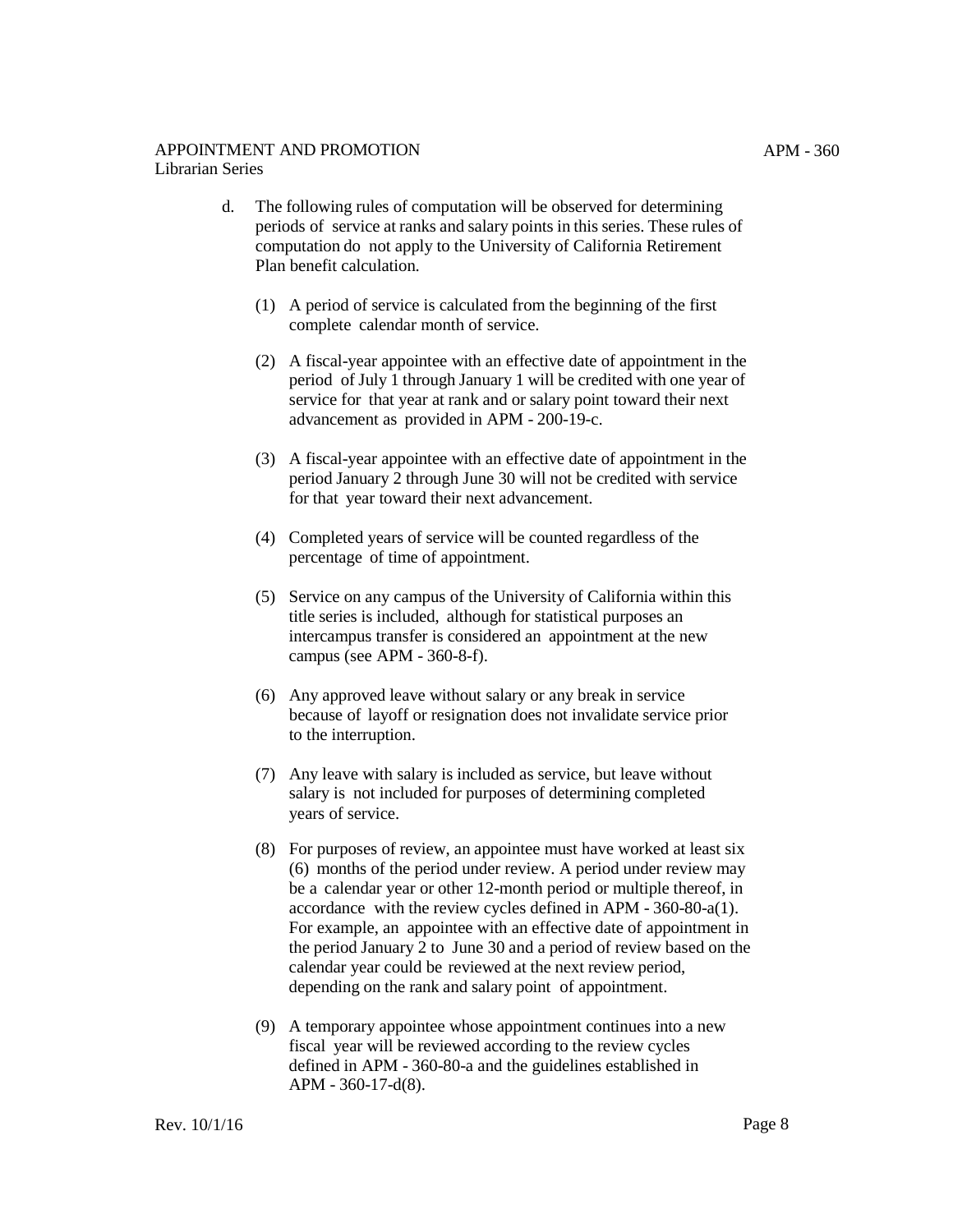## 360-18 **Salary**

- a. Authorized salary scales for this series are issued by the Office of the President.
- b. Members of the librarian series at a given rank and salary point shall be paid in accordance with the published salary scales for the librarian series, except for payment of administrative stipends pursuant to APM - [633, Administrative](http://www.ucop.edu/academic-personnel-programs/_files/apm/apm-633.pdf) Stipends, Academic Appointees.
- c. A positive review shall result in an increase of at least two salary points on the applicable scale for Assistant and Associate Librarian ranks, and at least three salary points on the applicable scale at the Librarian rank. The University is not precluded from granting merit increases of a greater number of points.
- d. In exceptional circumstances, a librarian who receives no action may be awarded one point salary advancement at the Assistant and Associate Librarian ranks and one or two point advancement at the Librarian rank.
- e. An Assistant or Associate Librarian may be advanced less than two salary points and a Librarian less than three salary points in cases where fewer points remain on the scale for the respective rank.
- f. A librarian who has achieved a salary point in a rank that overlaps the next rank may request a promotional review in accordance with the review process described in APM - [210-4,](http://www.ucop.edu/academic-personnel-programs/_files/apm/apm-210.pdf) APM - 360-80, and local procedures. A positive review results in promotion to the next rank.
- g. A librarian who is promoted will receive an increase of at least two salary points above his or her previous salary at the Assistant Librarian rank and at least three salary points above his or her previous salary at the Associate Librarian rank.
- h. The Chancellor may withhold or postpone a merit-based increase for an appointee who is the subject of corrective action under the terms of APM - [150, Non-Senate Academic Appointees/Corrective Action and](http://www.ucop.edu/academic-personnel-programs/_files/apm/apm-150.pdf)  Dismissal.

#### 360-20 **Conditions of Employment**

#### a. **Temporary appointment**

The following conditions apply to individuals holding temporary appointments. Temporary appointees: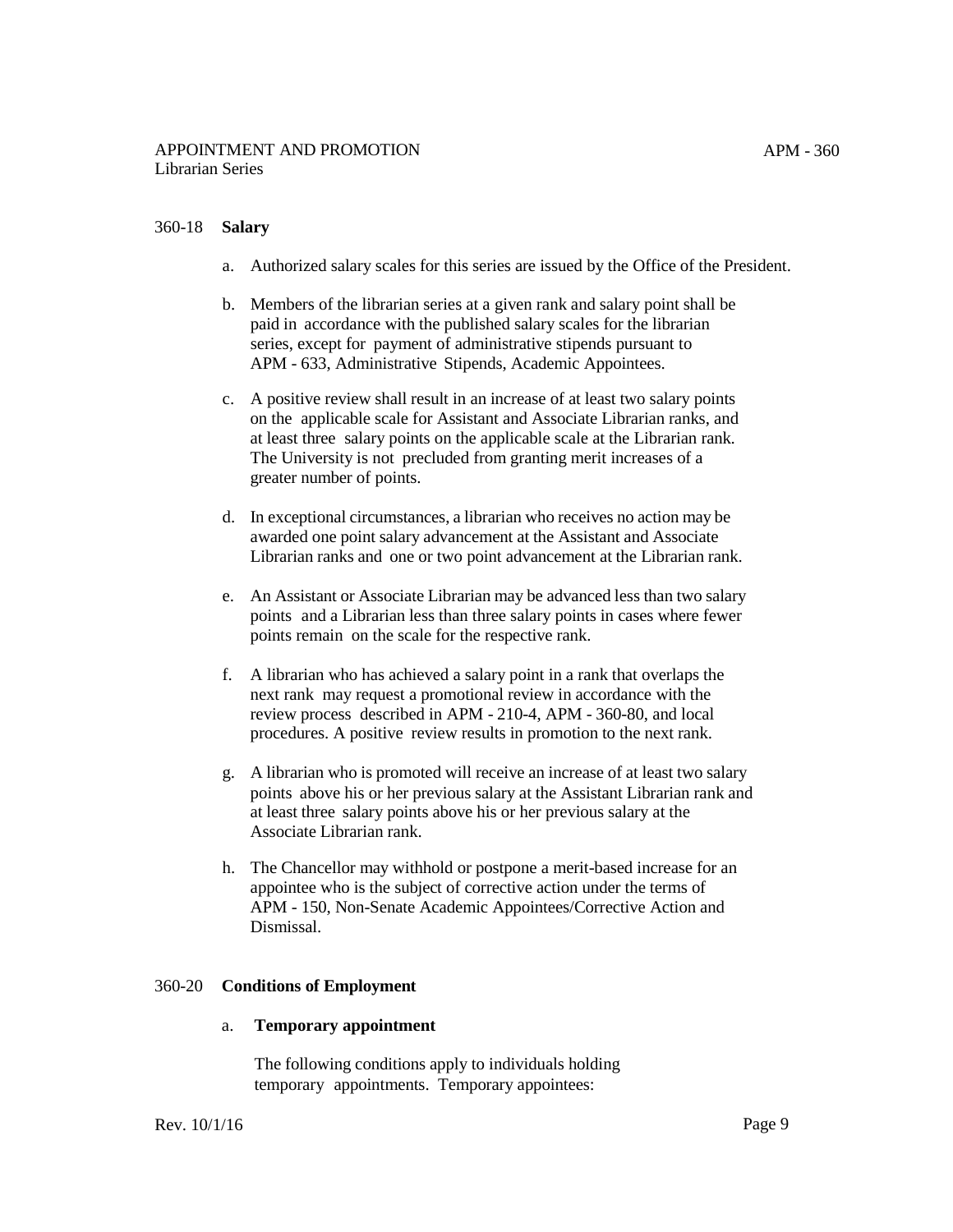- (1) shall have a specified date of termination, and notice of intention not to reappoint is not required (see also APM - 360-20-c, and 360-20-d);
- (2) are expected to perform their duties with the same proficiency as Potential Career or Career appointees;
- (3) shall be given the same opportunity as Potential Career or Career appointees to participate in activities which fulfill the second, third and fourth criteria listed in [APM - 210-4-e](http://www.ucop.edu/academic-personnel-programs/_files/apm/apm-210.pdf) or 360-10-b;
- (4) shall be reviewed following the same procedures and review cycles set forth for reviews of Potential Career or Career Appointees when the length of appointment permits (see APM - 360-80-a);
- (5) shall be subject to all provisions of the APM that apply to other members of the librarian series unless otherwise stated;
- (6) may hold a given temporary appointment for no more than two (2) years, unless the appointment is funded by external funds, in which case the appointment may be renewed for one additional year, or by extramural funds, in which case the appointment may be continued for the duration of the funding;
- (7) if appointed to a permanent position, will be given consideration for time spent in temporary status when determining assignment to rank and salary point.

#### b. **Non-reappointment**

When an appointment other than a temporary one with a title in this series is not to be continued, written notice shall be given to the individual in accordance with the following schedule:

- (1) With less than one year of University service by intended date of termination: not less than a four-month notice.
- (2) With one year or more of University service by intended date of termination: not less than a six-month notice.

#### c. **Layoff**

(1) When an appointment with a title in this series is to be terminated in the event of lack of work, lack of funds, or programmatic change, a written notice of not less than 60 days shall be given to the individual whenever feasible. Opportunity to file a grievance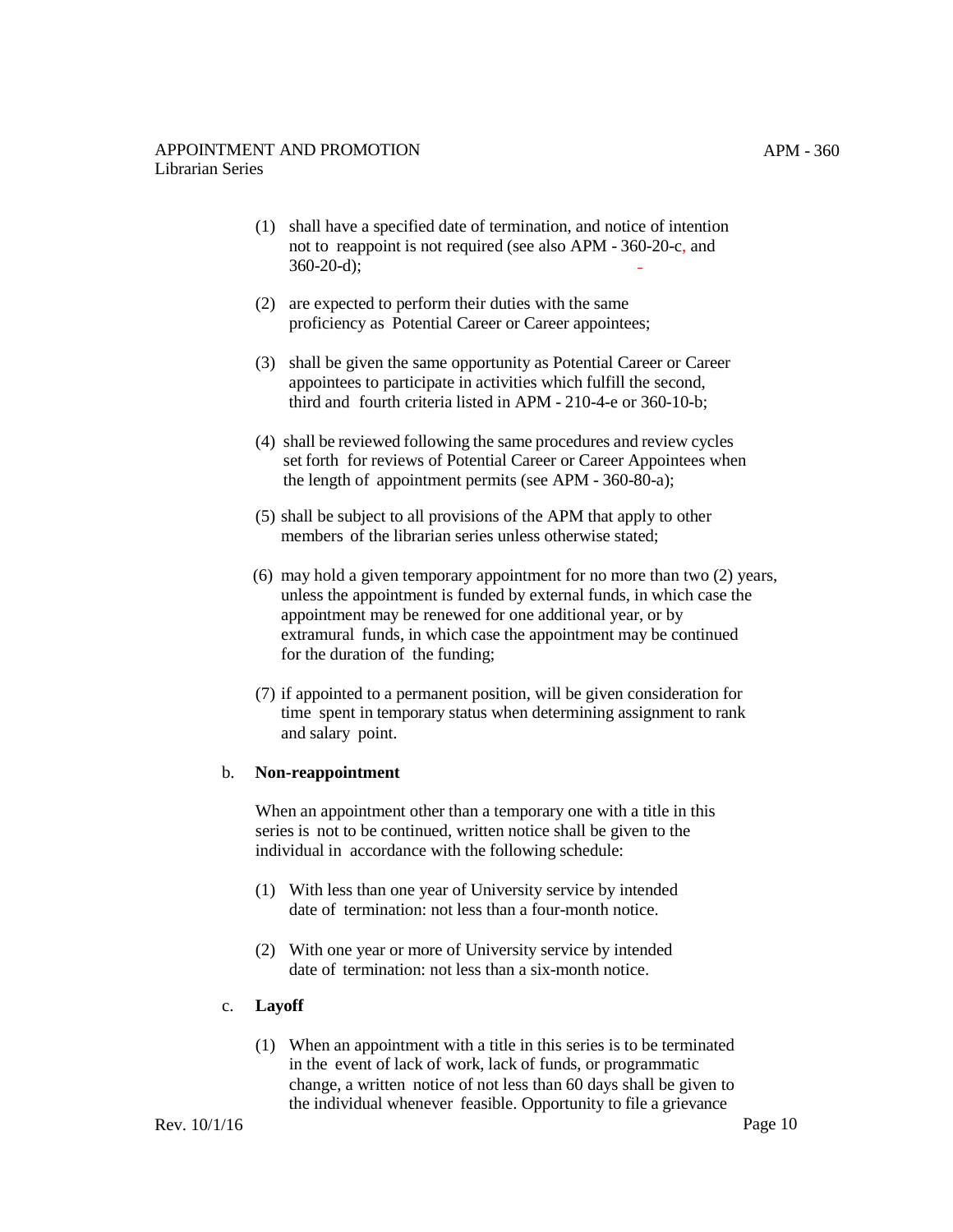shall be provided in accordance with the terms of APM - 140, Non-Senate Academic [Appointees/Grievances.](http://www.ucop.edu/academic-personnel-programs/_files/apm/apm-140.pdf)

- (2) In the event of termination of an appointment in this series because of lack of work, lack of funds, or programmatic change, the [provisions of APM - 145, Non-Senate](http://www.ucop.edu/academic-personnel-programs/_files/apm/apm-145.pdf) Academic Appointees/Layoff and Involuntary Reduction in Time, shall apply.
- (3) When there is no substantial difference in the degree of special skills, knowledge, or ability essential to the department or unit, the order of layoff among members of the librarian series shall be in inverse order of seniority within the following types of appointments: temporary positions, (other than those on extramural funds), potential career, career status.

### d. **Dismissal**

If a member of this series conducts themselves or performs, or fails to perform, their duties, in a manner which would justify immediate dismissal, the appointee shall be entitled to appropriate shorter notice as determined by the University and in accordance with the terms of [APM - 150, Non-Senate Academic Appointees/Corrective Action and](http://www.ucop.edu/academic-personnel-programs/_files/apm/apm-150.pdf)  Dismissal; nonetheless, in any such contingency, opportunity for appeal shall be provided in accordance with the terms of APM - 140, Non-Senate Academic Appointees/Grievances.

#### e. **Reassignment**

- (1) When there is a significant change in duties and responsibilities, which may result in a change in working title or department, the change is deemed a reassignment. Reassignment is a change which does not involve a move to a new campus. It does not constitute discipline and does not affect the rank or salary point and/or career status of the librarian in this series.
- (2) A written description of the new assignment, including its duration, if not indefinite, shall be provided to the librarian in this series before the start of the new assignment.
- (3) When such a change is anticipated, the University shall meet with the librarian in this series to discuss the proposed change.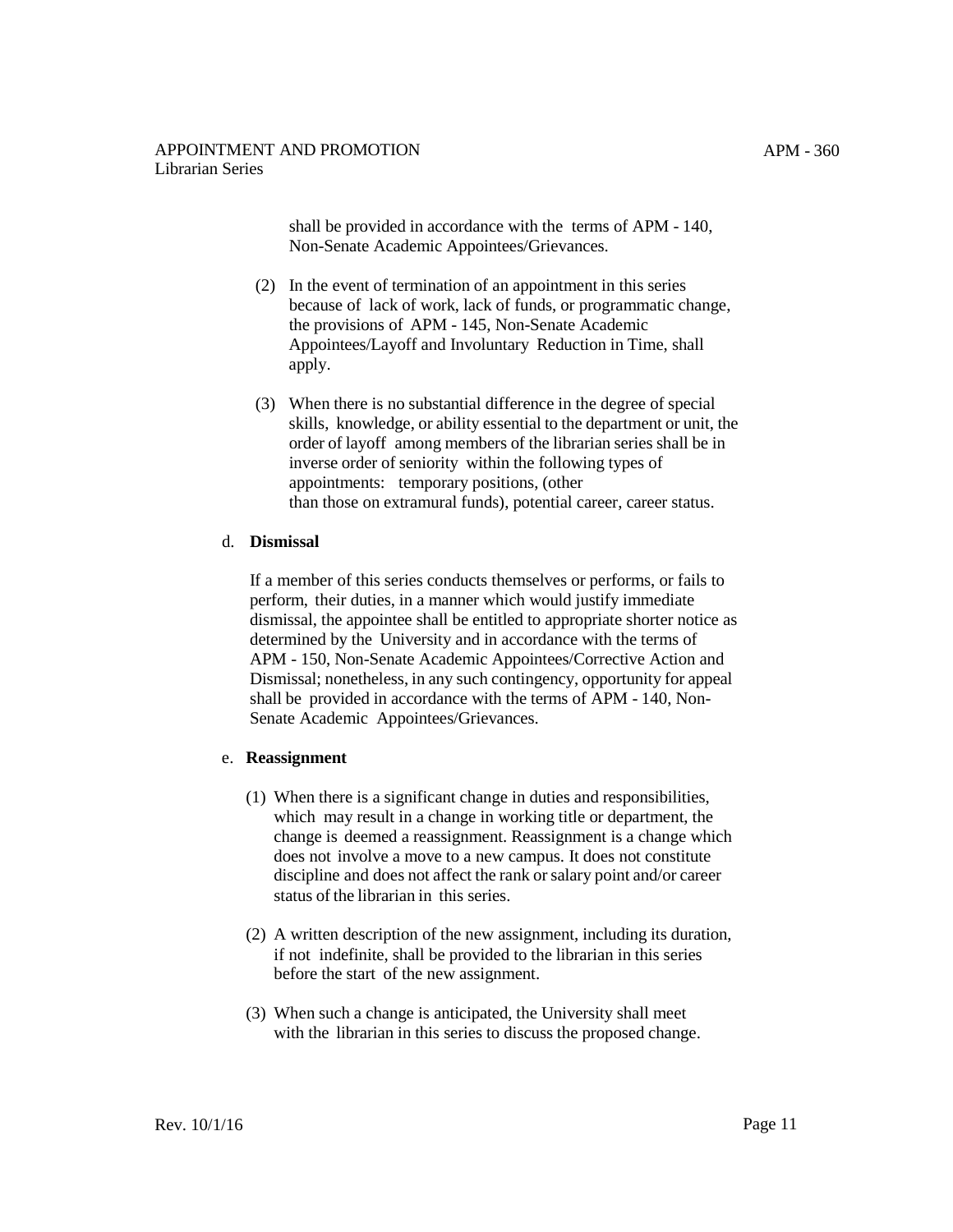## f. **Sick leave and vacation**

An appointee to this series accrues sick leave credit and vacation credit in accordance with the provisions of [APM](http://www.ucop.edu/academic-personnel-programs/_files/apm/apm-710.pdf) - 710, Leaves of Absence/Sick Leave/Medical Leave and [APM](http://www.ucop.edu/academic-personnel-programs/_files/apm/apm-730.pdf) - 730, Leaves of Absence/Vacation, respectively. When a librarian is not able to use accumulated vacation because of programmatic needs of the campus and the librarian's accumulation reaches the forty-eight (48) working day maximum, a onetime exception will be granted to allow the librarian to accumulate six (6) additional vacation days.

### g. **Removal expenses**

For eligibility for reimbursement of certain removal expenses, see APM - 560, Removal [Expenses/General.](http://www.ucop.edu/academic-personnel-programs/_files/apm/apm-560.pdf)

### h. **Leave of absence**

A leave of absence with full or partial salary may be granted to an appointee with a title in this series when the leave is relevant to the appointee's duties and professional development, when the project is of direct relevance to the functioning of the library as well as in the best interests of the University, and when funding is available from the fund source(s) from which the appointee's salary is paid. Leaves of absence are subject to the provisions i[n APM](http://www.ucop.edu/academic-personnel-programs/_files/apm/apm-750.pdf) - 750, Leaves of Absence/Leave for Service to Governmental Agencies, [APM](http://www.ucop.edu/academic-personnel-programs/_files/apm/apm-752.pdf) - 752, Leaves of Absence/Leave to Attend Professional Meeting, and [APM](http://www.ucop.edu/academic-personnel-programs/_files/apm/apm-758.pdf) - 758, Leaves of Absence/Other Leaves with Pay.

i. The provisions of [APM](http://www.ucop.edu/academic-personnel-programs/_files/apm/apm-140.pdf) - 140, Non-Senate Academic Appointees/Grievances, shall be applicable to appointees in this series.

## 360-24 **Authority**

- a. Each Chancellor is authorized to approve appointments, promotions, career status actions, and merit increases consistent with the published salary scales after appropriate review, subject to the provisions of APM - 360-24-c.
- b. Each Chancellor may approve, as exceptions, promotions, career status actions, and merit increases having effective dates other than July 1.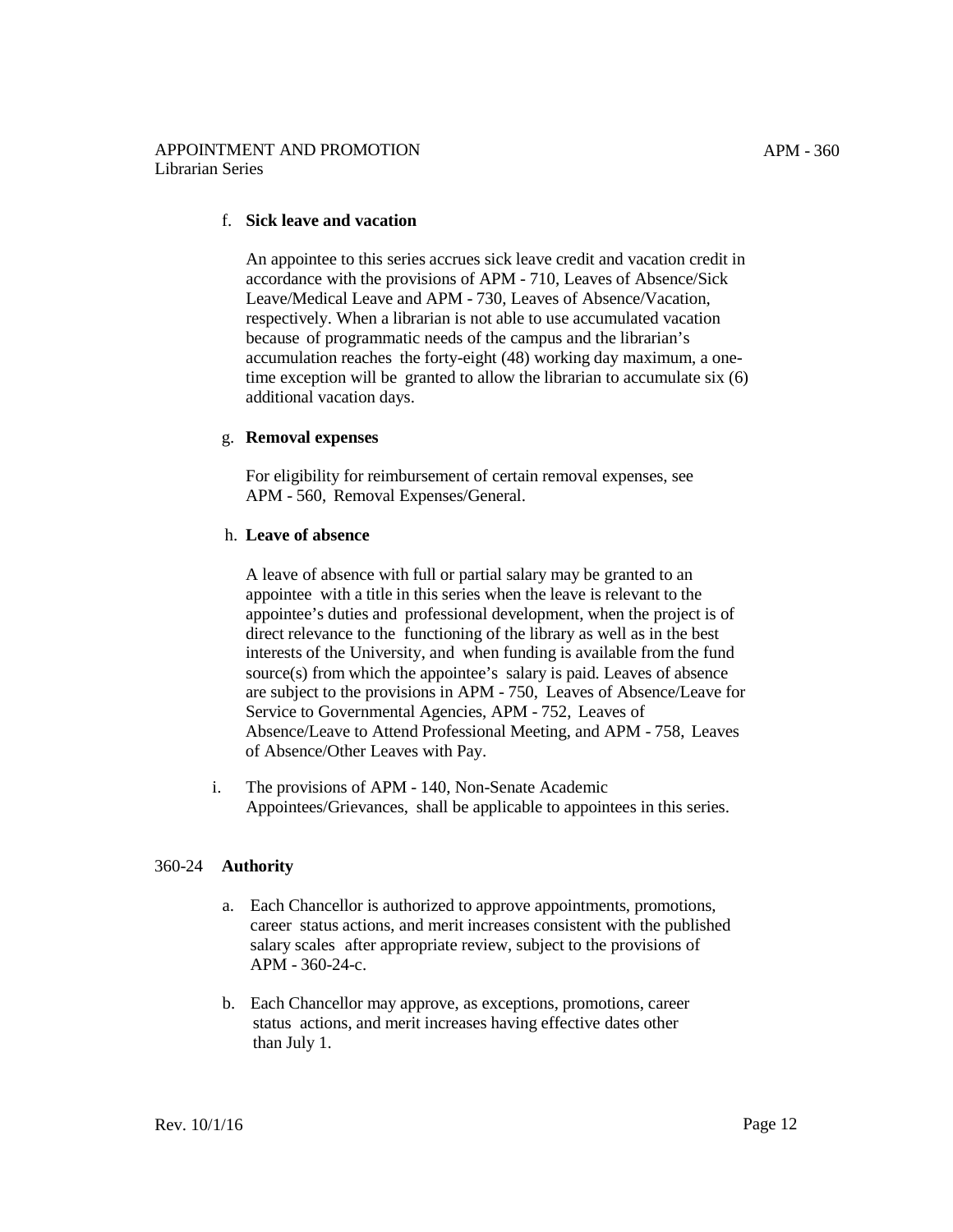c. Each Chancellor may approve, as exceptions, appointments, promotions, and merit increases retroactively (that is, with the beginning date of service prior to the actual date of approval).

### 360-35 **Records**

- a. A member of the librarian series shall have access to his or her academic personnel records in accordance with policies found in APM - 160, Academic Personnel Records/Maintenance of, Access to, [and Opportunity](http://www.ucop.edu/academic-personnel-programs/_files/apm/apm-160.pdf) to Request Amendment of, specifically in APM - 160-  $20-b(1)(a)$ , APM - 160-20-b(1)(c) and APM - 160-20-c.
- b. The campus shall designate an office which will have overall responsibility for academic personnel records for members of the librarian series. See APM - [160-20](http://www.ucop.edu/academic-personnel-programs/_files/apm/apm-160.pdf) for policies concerning access to records.
- c. The confidential academic review record is that portion of the academic personnel records pertaining to an individual maintained by the University for the purpose of consideration of personnel actions under the criteria set forth in APM - 360-10. An individual's confidential academic review record shall contain only material relevant to consideration of personnel actions under these criteria. In addition to the confidential academic review record, academic personnel records pertaining to an individual as an employee of the University may include materials such as miscellaneous correspondence, leave records, and documents related to employment history, benefits, payroll, etc.

Such materials shall not be referred to or considered in connection with a recommendation or decision in a personnel action unless they are placed in the individual's review file by an appropriate administrative officer. See APM - [160-20-b](http://www.ucop.edu/academic-personnel-programs/_files/apm/apm-160.pdf) for definition of records and information maintained by the University about academic employees.

d. Under normal circumstances, within ten working days of a written request, a member of the librarian series shall be given one complete copy of requested "personal" information and a list of the types of confidential academic review material in the record. Requests for additional copies may require payment based on local copying rates. If a written request for a redacted copy of confidential material is received by the University, the request shall be fulfilled within thirty working days, under normal circumstances.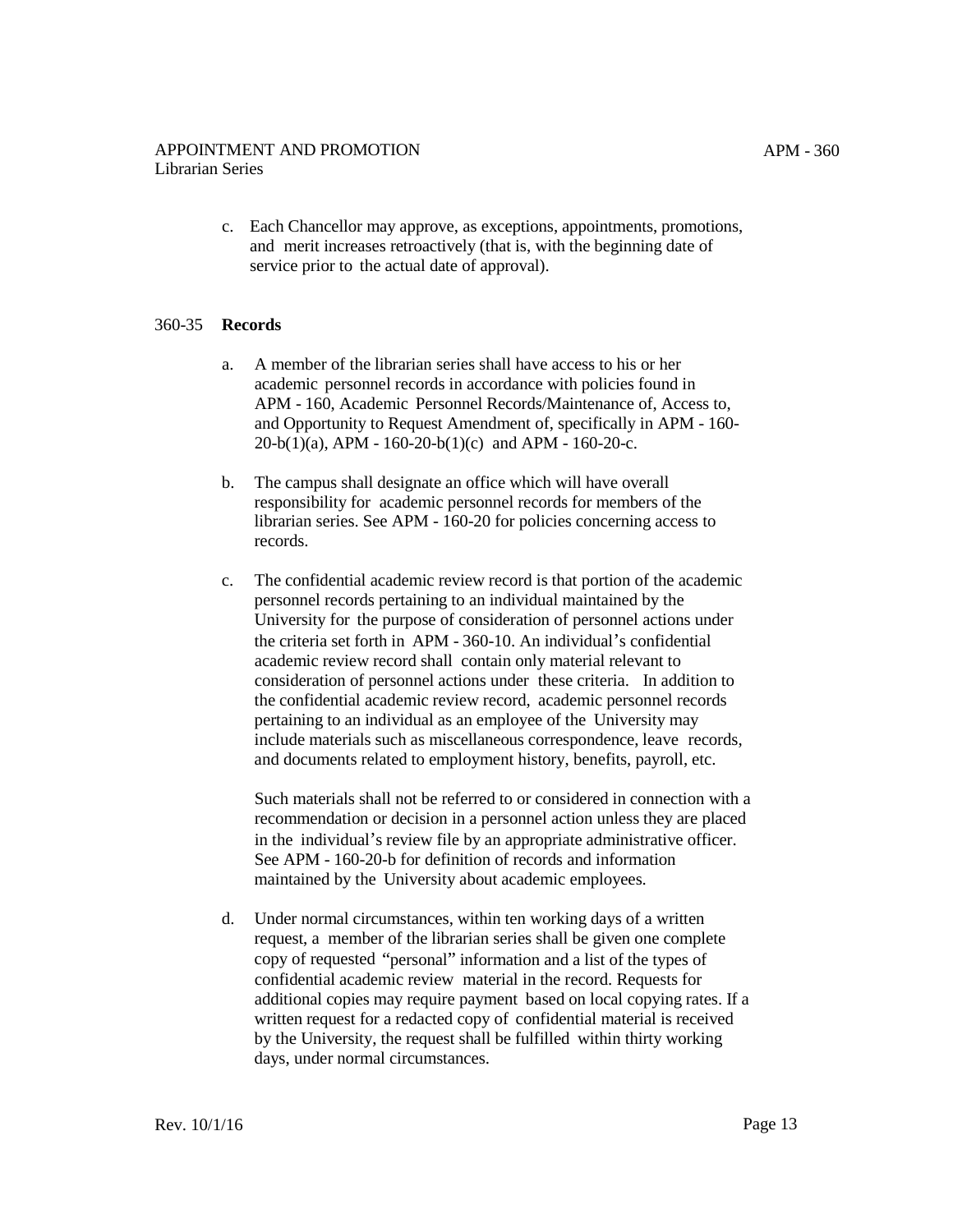- e. A member of the librarian series may request corrections or deletions of material in his or her record in accordance with APM - [160-30.](http://www.ucop.edu/academic-personnel-programs/_files/apm/apm-160.pdf)
- f. Access to an academic personnel record, other than a confidential academic review record, by other than the individual member of the librarian series to which it pertains shall be governed by the provisions of APM -  $160-20-d(1)$ , (3), (4), and -e.
- g. For further policies regarding records, see the following APM sections:
	- [APM -](http://www.ucop.edu/academic-personnel-programs/_files/apm/apm-150.pdf) 150, Non-Senate Academic Appointees/Corrective Action and Dismissal;
	- [APM](http://www.ucop.edu/academic-personnel-programs/_files/apm/apm-158.pdf) 158, Rights of Academic Appointees;
	- [APM](http://www.ucop.edu/academic-personnel-programs/_files/apm/apm-160.pdf) 160, Academic Personnel Records/Maintenance of, Access to, and Opportunity to Request Amendment of;
	- [APM](http://www.ucop.edu/academic-personnel-programs/_files/apm/apm-160.pdf) 160, Appendix A, Supplemental Information Regarding Academic Policy;
	- [APM](http://www.ucop.edu/academic-personnel-programs/_files/apm/apm-160.pdf) 160, Appendix B, Additional Academic Personnel Policies Pertaining to Academic Personnel Records;
	- APM [200-30,](http://www.ucop.edu/academic-personnel-programs/_files/apm/apm-200.pdf) Academic Personnel Actions Personnel Review Files;
	- APM [210-4,](http://www.ucop.edu/academic-personnel-programs/_files/apm/apm-210.pdf) Review and Appraisal Committees.

## 360-80 **Procedures**

- a. In order to assure fair and equitable treatment for appointees to this series, the following provisions shall apply:
	- (1) The performance of each appointee shall be reviewed periodically and the review shall include participation by an advisory review committee (see APM - 360-6-b and -c).

## (2) **Types of reviews**

(a) A standard review is one that takes place every two years in the Assistant and Associate ranks and every three years in the Librarian rank. Service at the highest salary points of the Associate Librarian and Librarian ranks may be of indefinite duration. However, a review will be conducted for Librarians, per their review cycle, at the highest salary point of the Associate rank (every two years) and of the Librarian rank (every three years).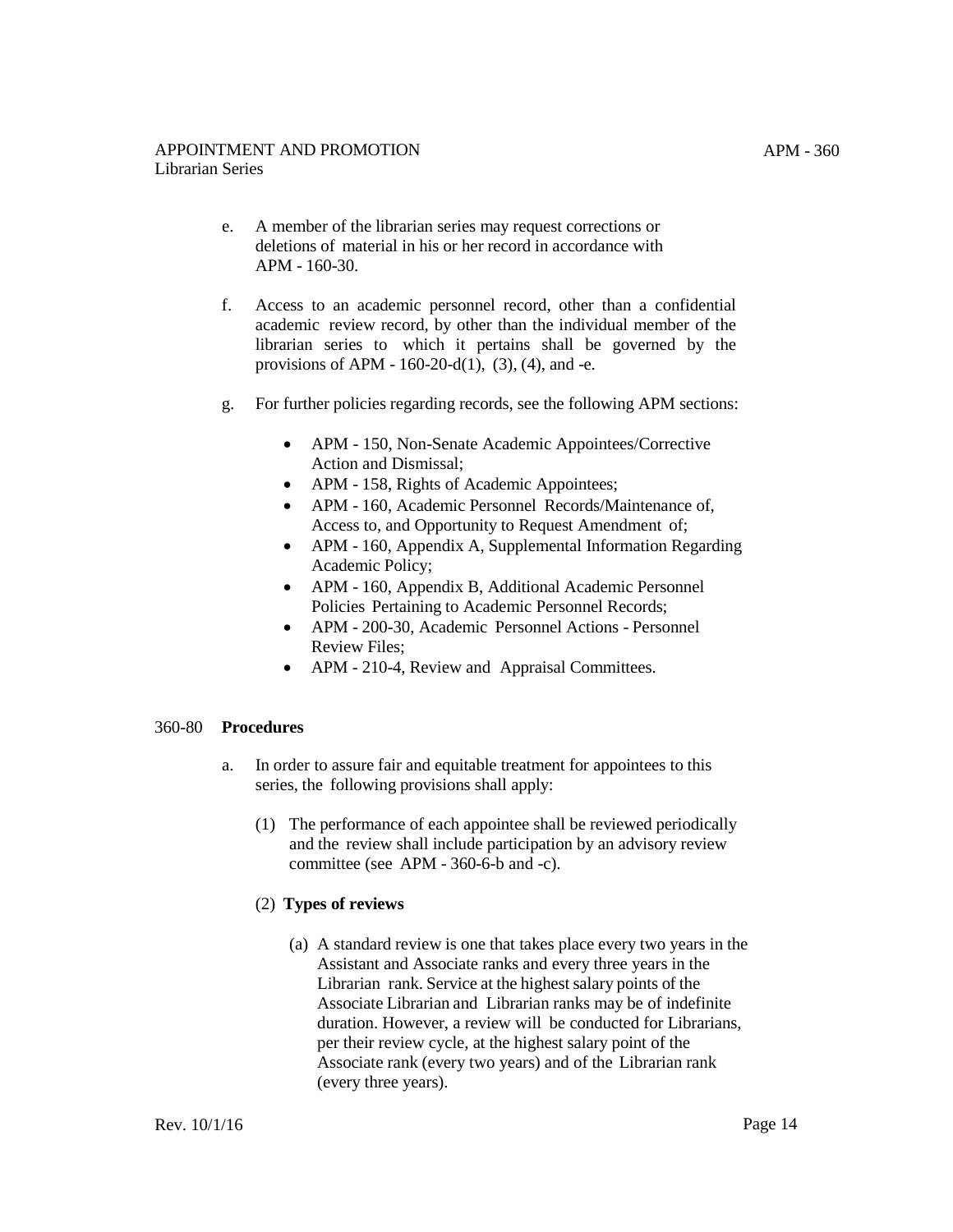- (b) An off-cycle review is one that takes place earlier than the standard review schedule (two or three years, depending on rank). The review file will be prepared in accordance with campus guidelines and procedures.
- (c) A deferred review is the omission of an academic review during a year when a review would typically take place. It is a neutral action which can only be initiated with the written agreement of the individual scheduled to be reviewed.

A review may be deferred if prolonged absence or other unusual circumstances have resulted in insufficient evidence to evaluate performance. Reasons for review deferral must be in writing and all proposed deferrals must be submitted for written recommendations to the designated University official. All documentation and recommendations must be forwarded to the designated University official for a decision. A review, if deferred, is deferred for a period of one year.

A deferral is defined as a deferred action for one 12-month period whether a person's review cycle is two or three years. Hence, deferral for an additional, consecutive year should be regarded as a new request subject to the same procedure. After the completion of a review which has been deferred, the review cycle will resume anew at the two- or three-year interval. Work conducted during the extended review period shall be reviewed as though it were completed in the normal period.

- b. To assure adequate consideration of all proposals for personnel actions in this series, each Chancellor, in consultation with the University Librarian or comparable administrative officer and after opportunity for receiving recommendations from appropriate representatives of the campus division of LAUC, shall establish review procedures which (1) meet the requirements of APM - 360-6 and the provisions of APM - 360-17; (2) utilize appropriately the criteria mentioned in APM - 360-10 and described in APM - [210-4;](http://www.ucop.edu/academic-personnel-programs/_files/apm/apm-210.pdf) (3) are consistent with the provisions of APM - 360-80-c; (4) insure that all recommendations and decisions are based solely upon the material in the academic review record; and (5) are appropriate to the needs and functions of the campus.
- c. The call for merit increases, promotions, and career status actions and the calendar of due dates for the review process shall be issued and distributed each year to every member of the librarian series. The calendar shall establish deadlines that are designed to ensure that all reviews will be completed and salary actions can be processed to take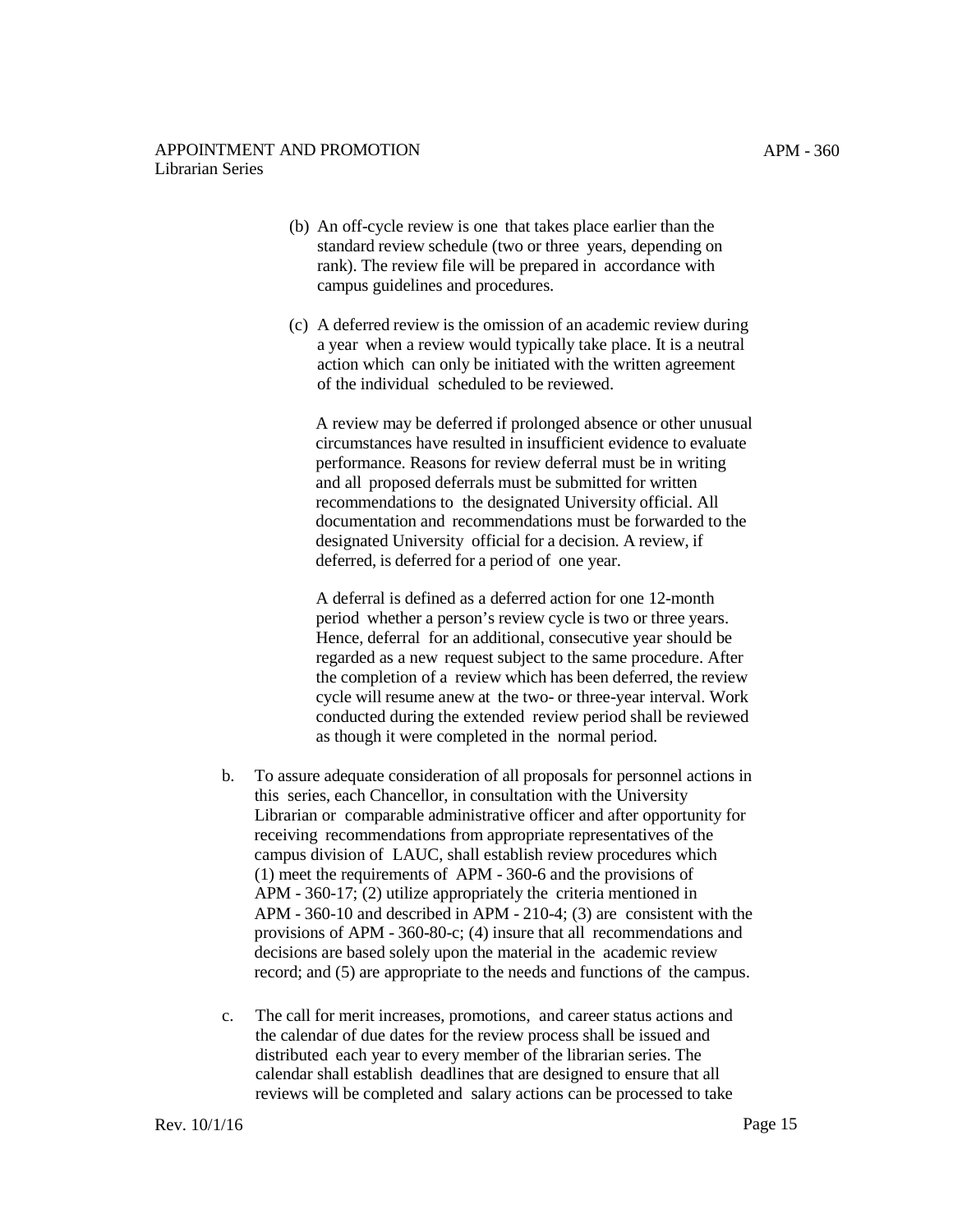effect at the start of the next fiscal year. The calendar shall be adhered to by all parties. Deadlines may be extended upon the mutual agreement of the parties.

- d. All members of the librarian series will be informed in writing, on a yearly basis, of their eligibility for review. A member of the librarian series who is not typically eligible for a review during a particular review cycle may request an off-cycle review during that cycle.
- e. Formal consideration of appointments, merit increases, promotions, and career status actions are typically initiated by the department or unit head herein called the review initiator. Early in the course of an academic review, the review initiator shall notify the candidate of the impending review and in one or more conferences with the candidate make certain that the candidate is adequately informed about the entire review process, including the criteria mentioned in APM - 360-10 and described i[n APM](http://www.ucop.edu/academic-personnel-programs/_files/apm/apm-210.pdf) - 210-4. The candidate shall be given the opportunity to ask questions and to supply pertinent information and evidence to be used in the review. In accordance with established campus policy applicable to the personnel action under consideration, the review initiator shall solicit letters evaluating the candidate from qualified persons, including a reasonable number of persons whose names have been provided by the candidate. All such letters used in the review, even if unsolicited, shall be included in the file. When soliciting letters of evaluation or following the receipt of an unsolicited letter, the review initiator should include, attach, or send a statement regarding confidentiality of such letters.
- f. The candidate may provide in writing to the review initiator or other appropriate person, as provided in campus procedures, names of persons who in the view of the candidate, for reasons set forth, might not objectively evaluate in a letter or on a committee, the candidate's qualifications or performance. Any such statement provided by the candidate shall be included in the academic review record.
- g. An academic review record shall be prepared for each candidate who is being considered for a merit increase, promotion, or career status action. The review initiator is responsible for preparing the candidate's review record, which consists of the review initiator's letter of recommendation together with necessary additional letters and documents, including those letters solicited from individuals selected from a list provided by the candidate. The review initiator's letter, without disclosing the identities of sources of confidential documents,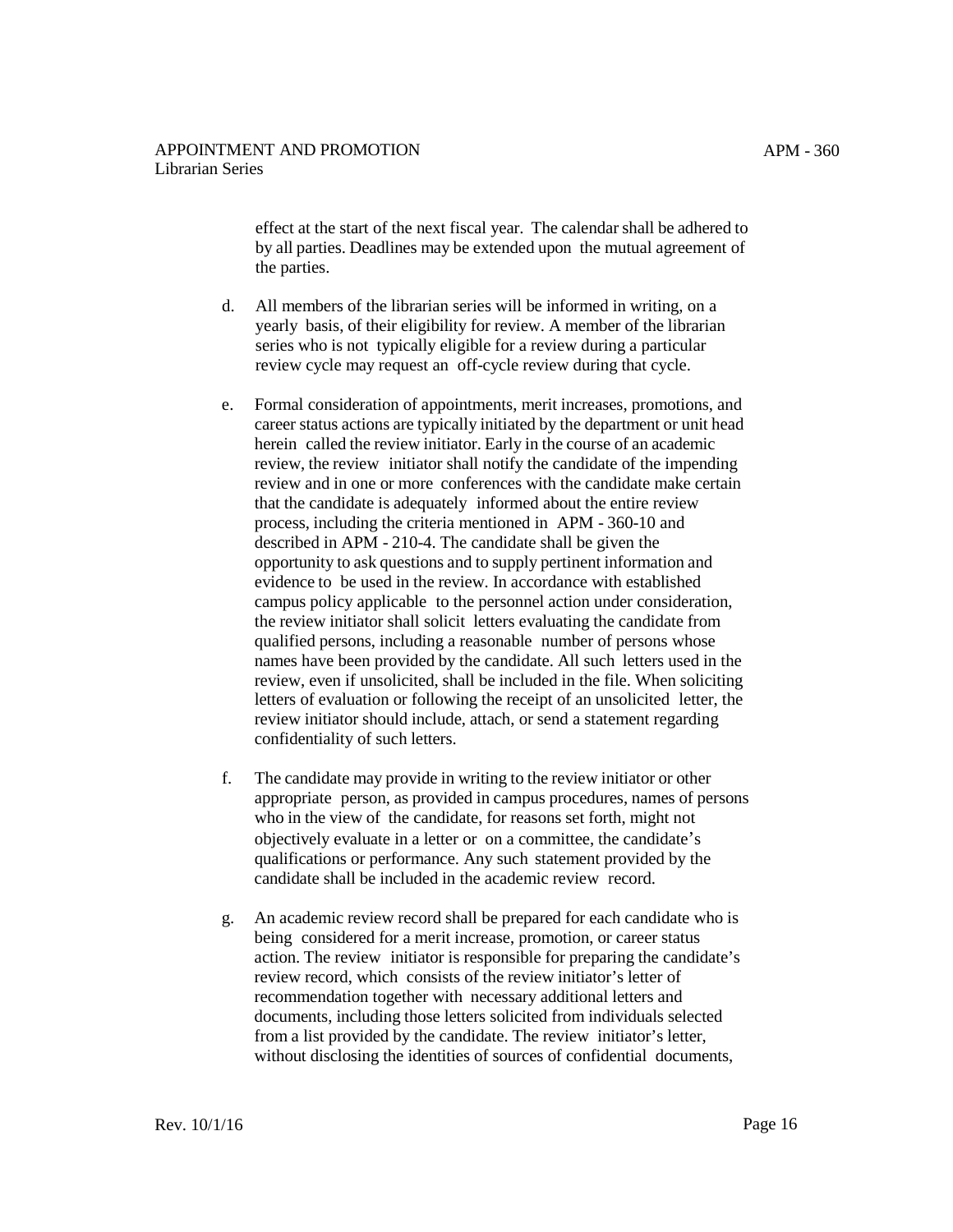shall discuss the proposed personnel action in light of the criteria cited in APM - 360-10 and described in APM - [210-4](http://www.ucop.edu/academic-personnel-programs/_files/apm/apm-210.pdf) and shall be substantiated by supporting evidence.

Before forwarding the academic review record to the University Librarian or other administrative officer with comparable responsibility, the review initiator shall provide the candidate the opportunity to inspect all documents to be included in the review record other than confidential academic review records. (Only those documents specified in APM - [160-20-b\(1\)\(a\)](http://www.ucop.edu/academic-personnel-programs/_files/apm/apm-160.pdf) and (c) are defined as confidential academic review records for members of the librarian series.) The review initiator shall provide a copy of the letter of recommendation to the candidate. In addition, campus procedures may provide that any statements added to the review file by those acting in a supervisory capacity above this initiating level shall be made available to the candidate upon request.

The candidate shall be allowed a reasonable period of time, no less than seven consecutive calendar days, to review and respond to the file. This period of time may be extended by mutual agreement of the parties. The candidate may submit for inclusion in the record a written statement responding to or commenting on material in the file.

A redacted copy of the confidential documents included in the record shall be provided to the candidate without disclosing the identities of persons who were the sources of these documents. The candidate may submit for inclusion in the record a written statement in response to or commenting on material in the record.

- h. Upon completion of the procedures described in APM 360-80-d and -e, a statement shall be signed by the candidate certifying that the prescribed procedures have been followed. A documentation checklist listing the contents of the review record shall also be signed by the candidate. The certification statement and the documentation checklist shall be included in the review record.
- i. The review record, in accordance with established campus procedures, will be referred to the personnel committee (see APM - 360-6-b). On the basis of all available evidence including the report from the *ad hoc*  committee, if any, the personnel committee will submit a comprehensive report and recommendation for action to the Chancellor.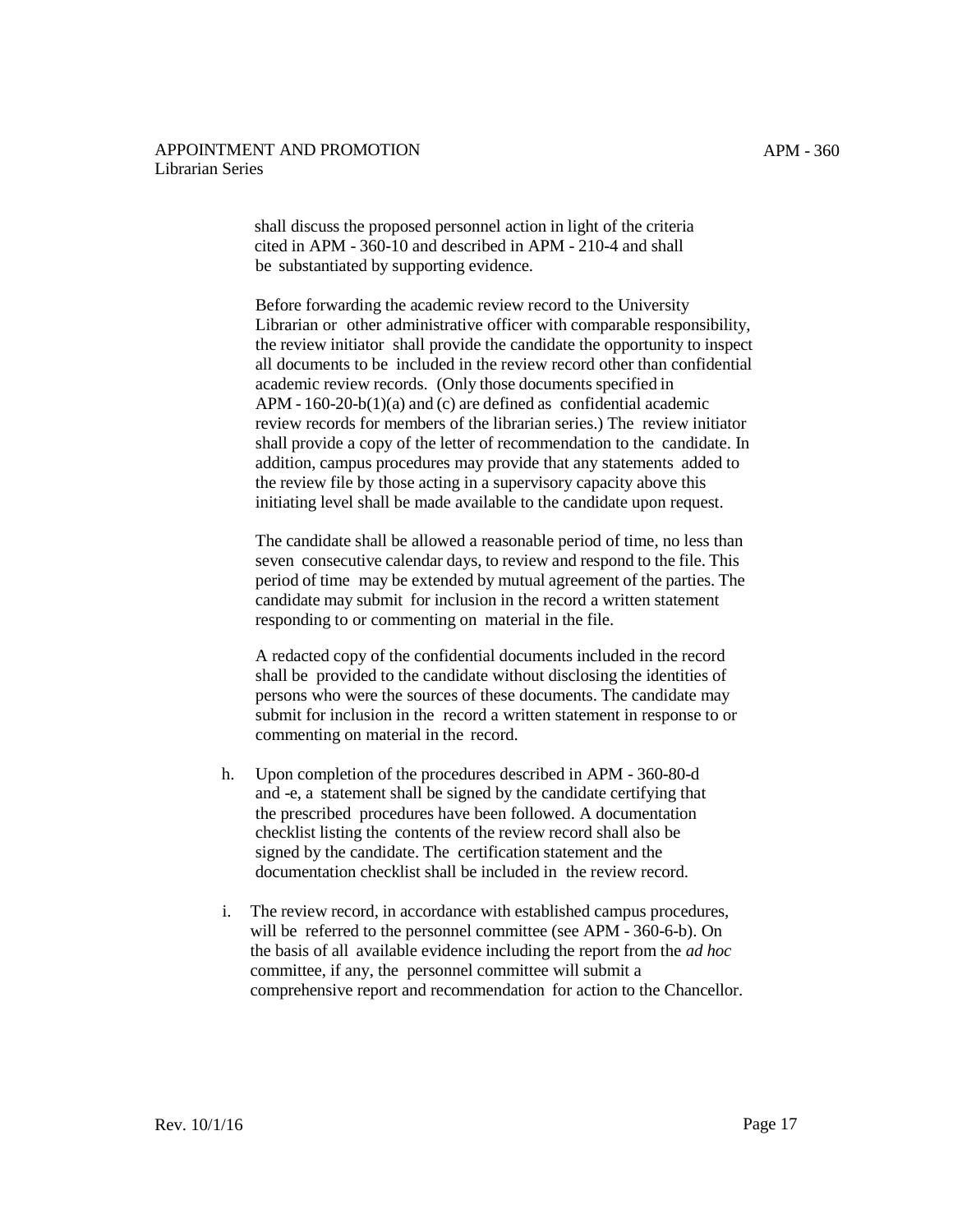j. If, during subsequent committee review or administrative review of a recommendation, the review record is found to be incomplete or inadequate, additional information shall be solicited through the Chancellor who will inform the review initiator and the candidate that such new material is being added to the review record. The candidate shall have access to all non-confidential material added to the record and

a redacted copy of the confidential documents shall be provided to the candidate. The candidate shall also be provided the opportunity to submit a written statement in response to the additions to the review record. The review shall then be based upon the personnel review record as augmented.

No documentation other than the recommendation(s) of the review committee(s) may be added to the review record without annotation of the certification statement and the documentation checklist.

k. In cases of promotion, conferral of career status, or recommendation for termination of appointment, if the preliminary assessment of the Chancellor is contrary to the recommendations of the personnel committee appointed under the provisions of APM - 360-6-b, the Chancellor shall notify that committee of the assessment. The personnel committee shall be given the opportunity for further comment before the final decision is made.

In a case of conferral of career status, if the Chancellor is not to confer career status, the candidate shall be notified of the opportunity to request access to records in the personnel review record. The candidate and review initiator shall then have the opportunity to respond in writing and to provide additional information and documentation.

l. The Chancellor shall inform the candidate in writing of the final administrative decision in a timely manner. In the event of an unfavorable decision, the written statement shall include the reasons for the decision, and upon request a redacted copy of the confidential documents in the academic review record shall be provided. Such a statement shall not disclose the identities of persons who were sources of confidential documents, and shall not identify separately the evaluations and recommendations of the review committees or administrative officers. Upon request, a candidate receiving a favorable review may receive from the Chancellor a written statement of the reasons for his/her decision and, if requested, a redacted copy of the confidential documents in the academic review record.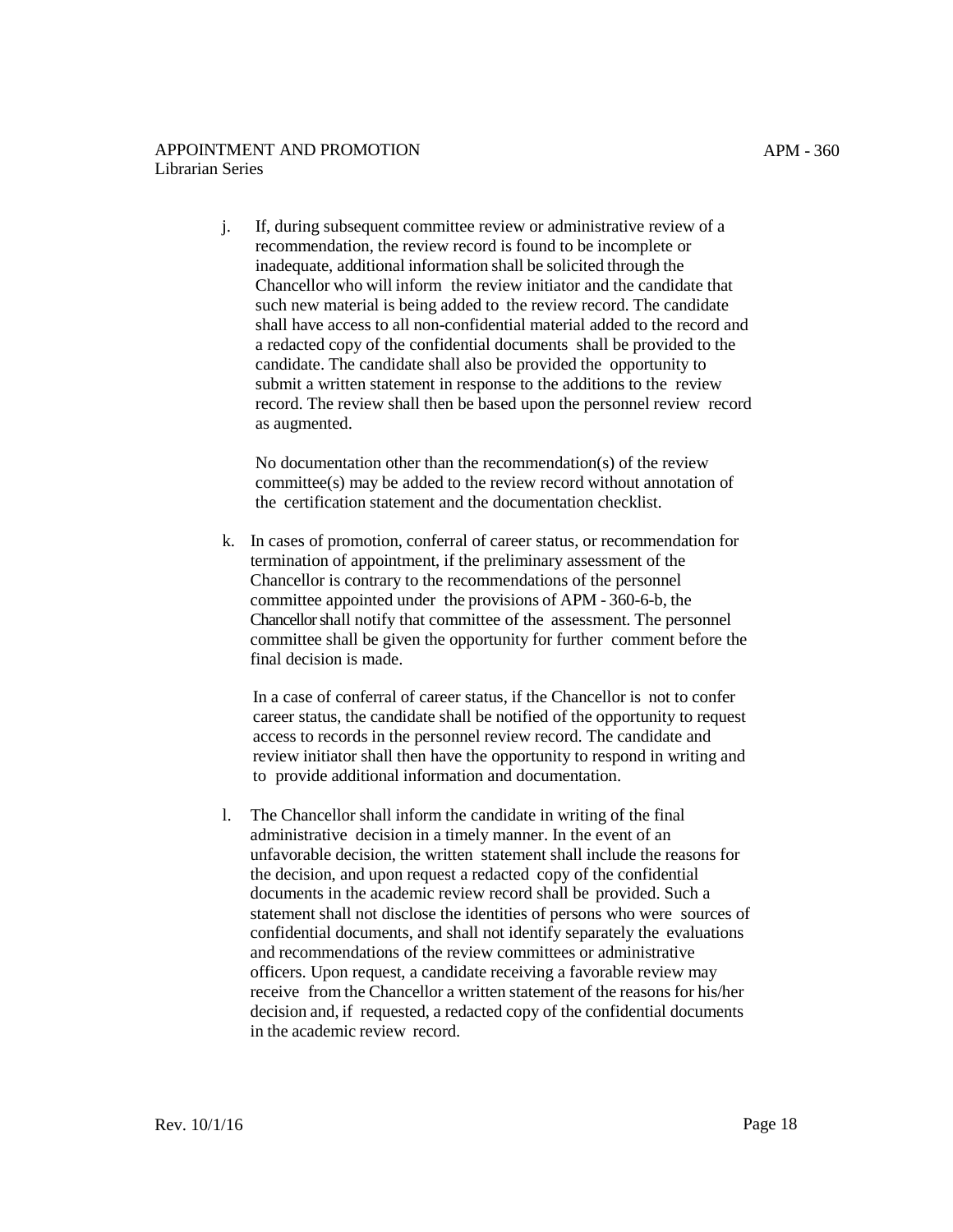APM - 360 APPENDIX A

## **Professional Academic Issues Procedures and Principles**

### **Librarian Series**

- A. Potential Career appointees in the Librarian Series are eligible for career status, merit increases, and promotion through the ranks from Assistant Librarian to Librarian.
- B. A librarian need not assume administrative responsibilities in order to reach the highest rank.
- C. Temporary appointees in the Librarian Series are expected to perform their duties with the same proficiency as the Career Status and Potential Career Status appointees in accordance with the terms of their appointment letters.

## **Academic Personnel Manual**

Those sections of the current Academic Personnel Manual (APM) which apply to librarians will continue in full force and effect unless modified by these revisions of the APM.

#### **Librarians Association of the University of California**

- A. The Librarians Association of the University of California (LAUC) shall continue to advise the University, the campus, and the library administration on the operations and policies of the libraries. One copy of each report filed by the LAUC President with the University will be forwarded by the University to the University Council-American Federation of Teachers (UC-AFT).
- B. LAUC will not advise the University, the campus, and the library administration with respect to matters which are covered by the memorandum of understanding between the University and the UC-AFT.

#### **Program, Service, and Technological Changes**

The Librarians Association of the University of California shall advise the University, the campus, and the library administration in the planning, evaluation, and implementation of any major program, services, or technological changes in the libraries of the University of California.

Rev. 10/1/16 Page 19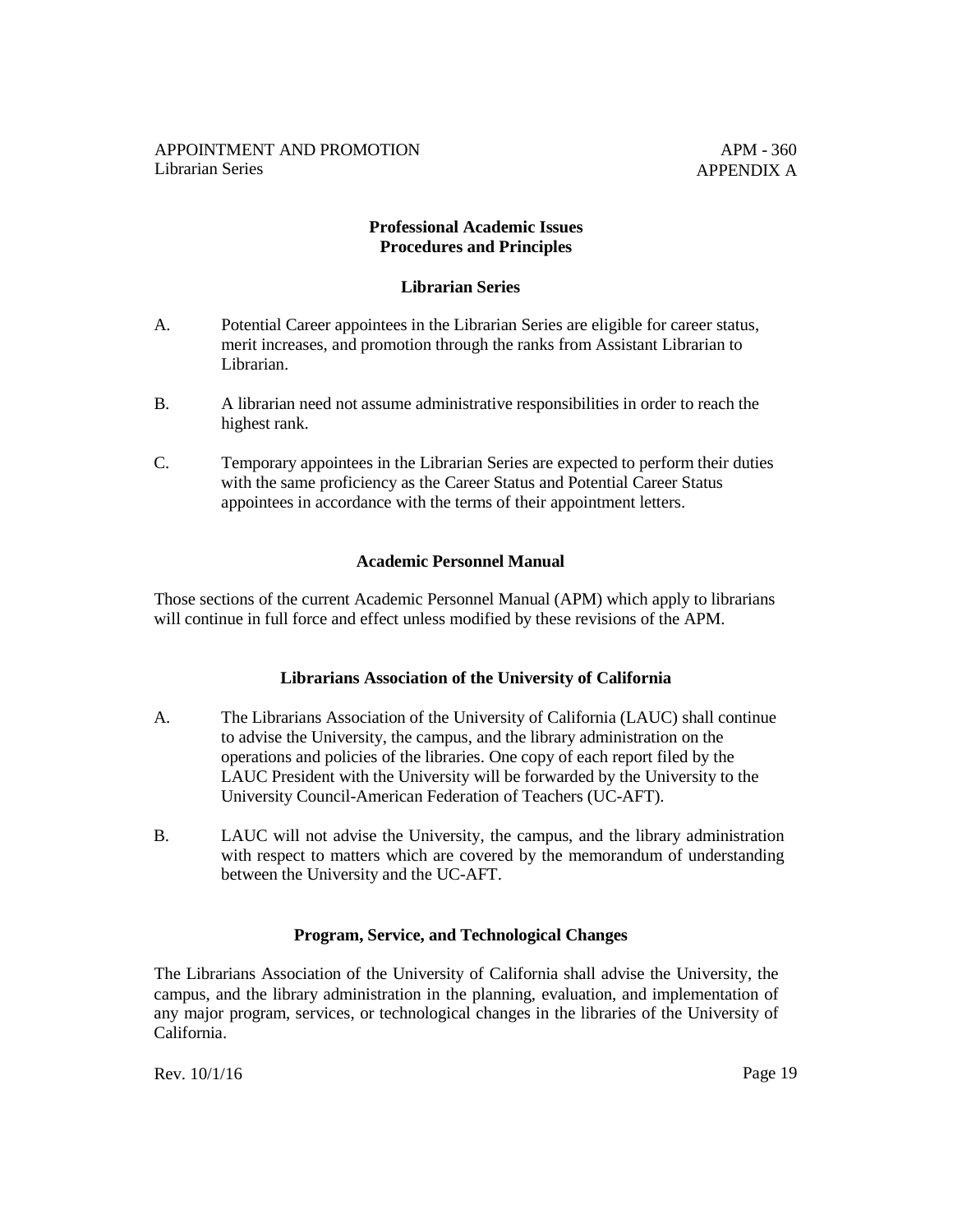### **Recruitment**

The University, in accordance with campus procedures developed in consultation with the Librarians Association of the University of California, shall continue to recruit the most qualified librarians to fill professional positions on its staff. Open recruitment, which is essential to the selection of qualified librarians, shall occur for Career Status and Potential Career Status positions whenever the University determines that such positions are open for outside recruitment. Librarians currently employed by the University who apply for a vacancy shall be considered with all other applicants in keeping with the recruitment process as developed by the campus where the vacancy exists. Review Committee(s) will continue to participate in the appointment process.

### **Peer Review**

- A. Criteria for Promotion and Merit shall be those found in the APM 360-10-b, -c, -d, and 210-4-e.
- B. Campus review procedures should ensure that all decisions and recommendations shall be based solely upon material within the review packet.
- C. The University shall invite LAUC to study the peer review process at the campus and University level and make recommendations, where appropriate, for improvement and refinement.

## **Professional Activities and Development**

- A. The University of California recognizes professional development of librarians as beneficial to the individual, the libraries, and the University. Professional development opportunities contribute to the professional growth of the librarian, enabling greater effectiveness as academic appointees and thus enhancing her/his service to the University.
- B. The Librarians Association of the University of California shall recommend procedures for the allocation of funds for research and creative activity, and procedures for the allocation of funds for attendance at professional meetings, conferences, seminars, and workshops.